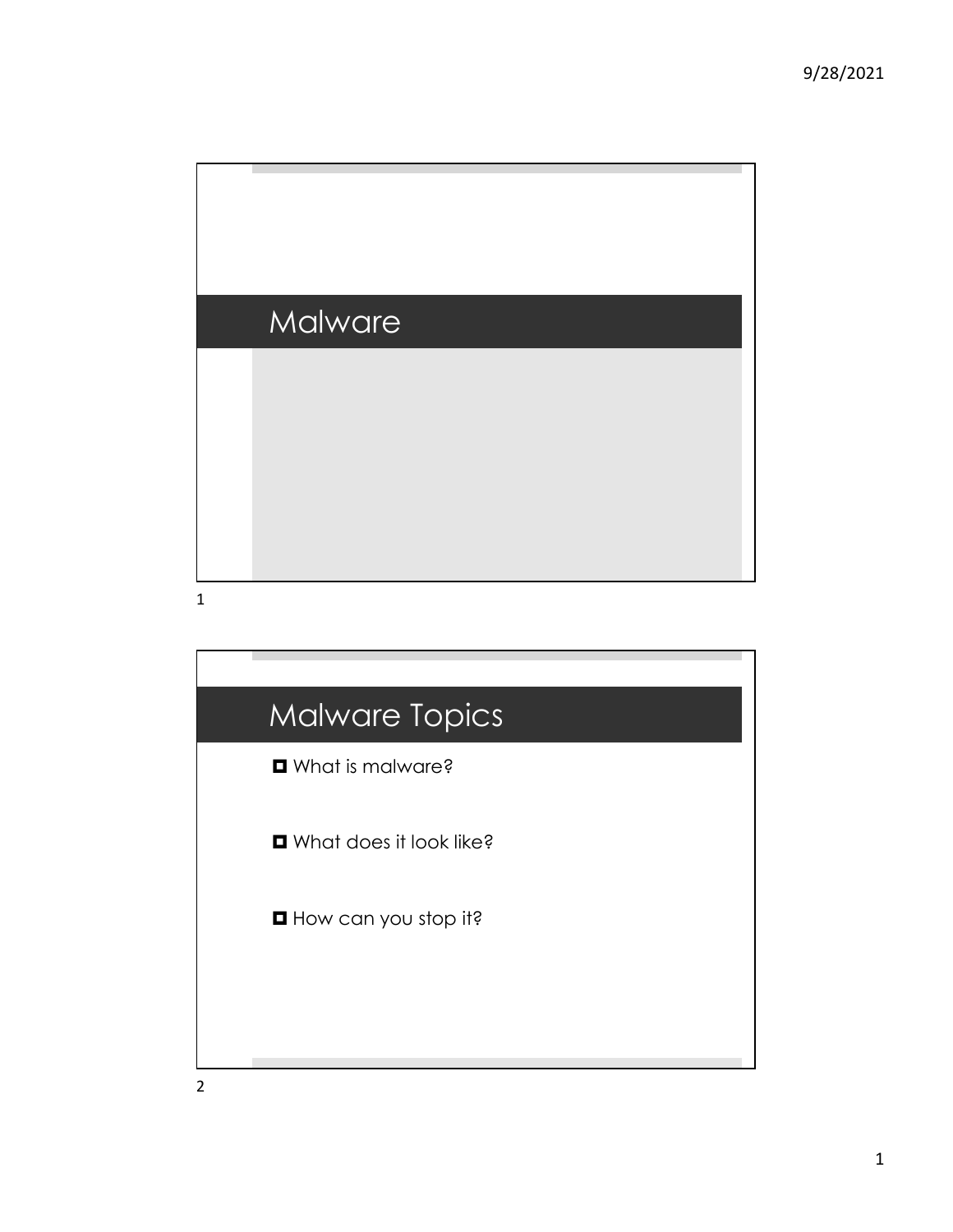| <b>Types of Malware</b>                                                                                                                                                          |
|----------------------------------------------------------------------------------------------------------------------------------------------------------------------------------|
| $\blacksquare$ 7 types:<br><b>D</b> Viruses<br>$\blacksquare$ Worms<br><b>O</b> Trojans<br>$\blacksquare$ Rootkits<br><b>O</b> Spyware<br><b>D</b> Adware<br><b>Q</b> Ransomware |

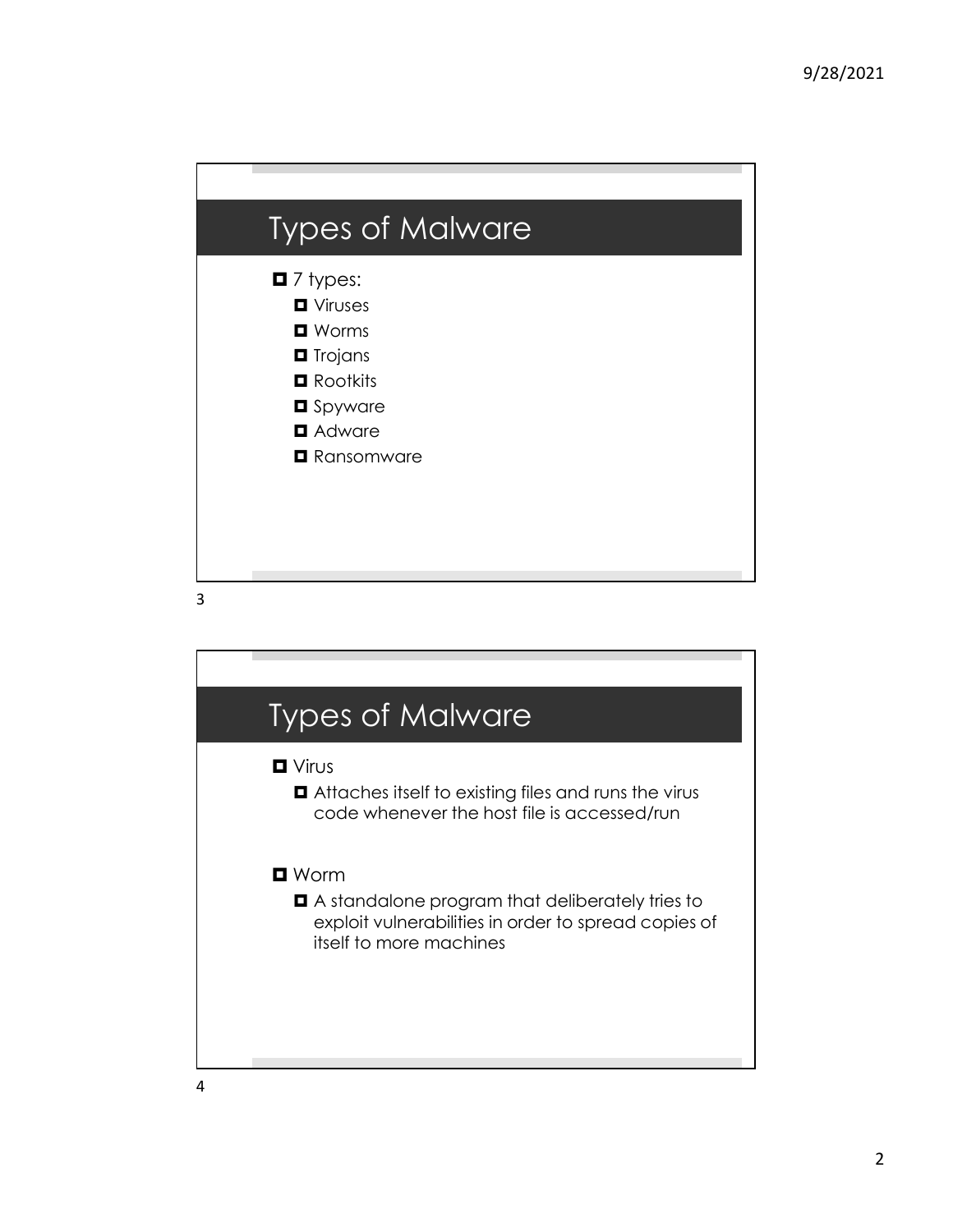

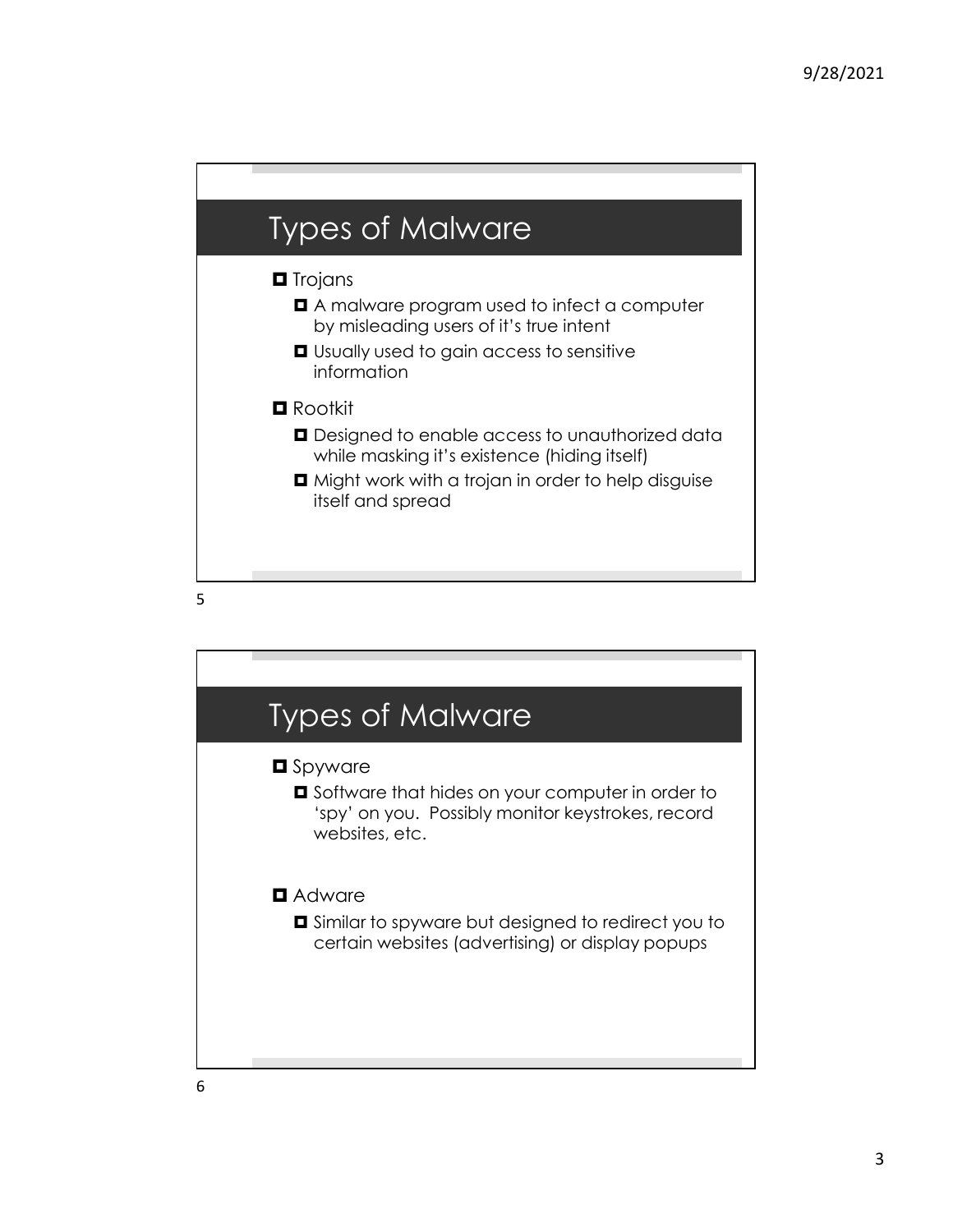

7

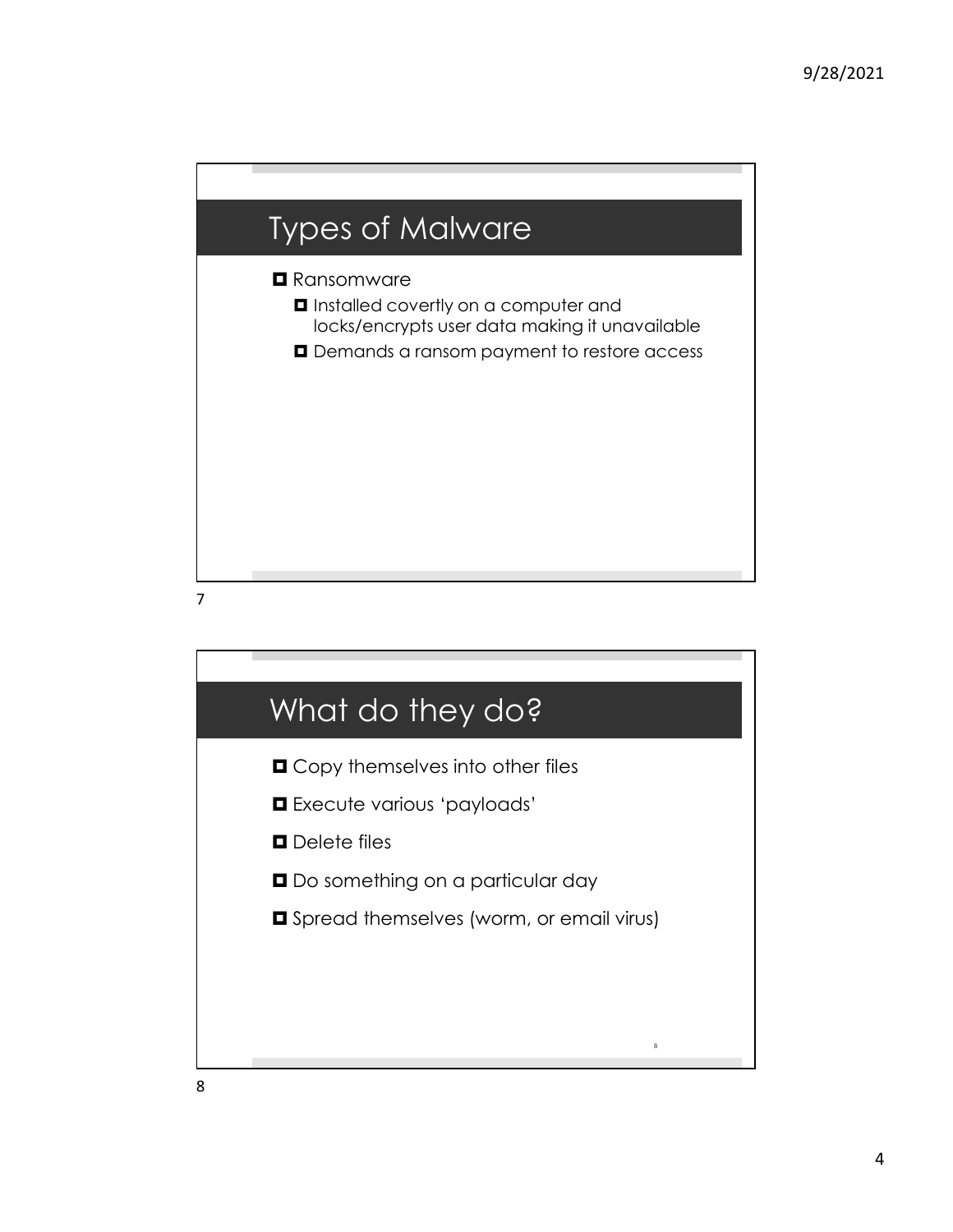



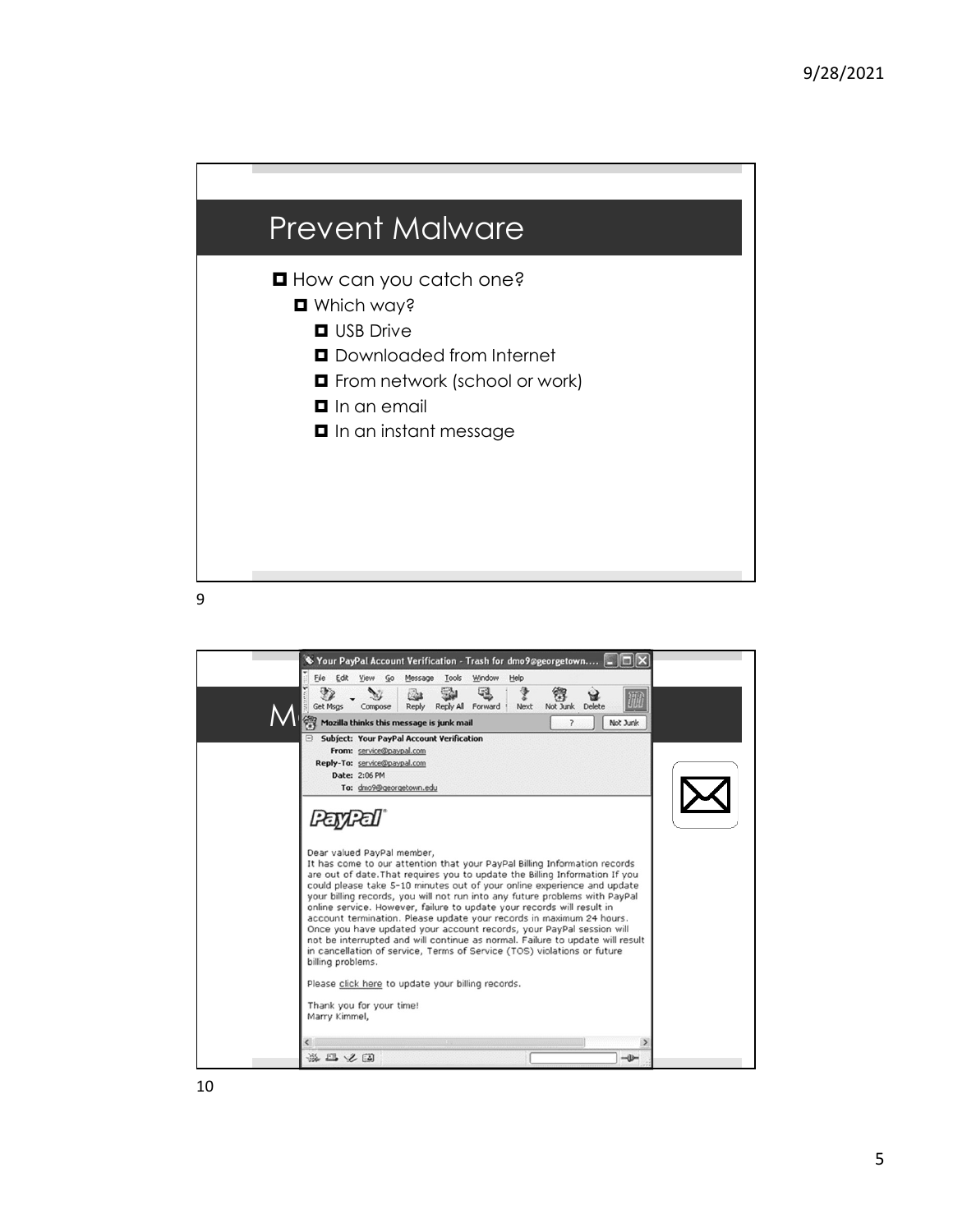

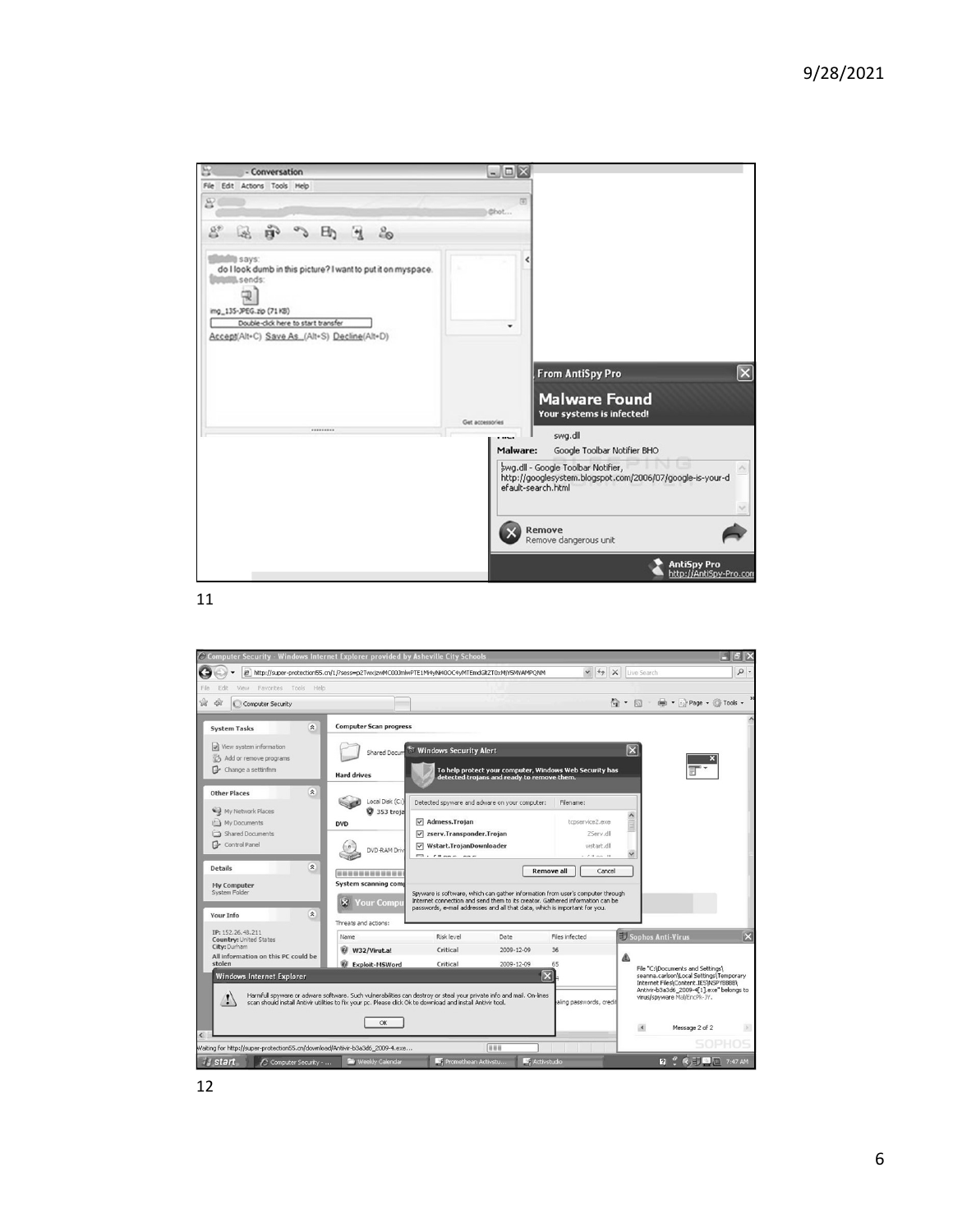